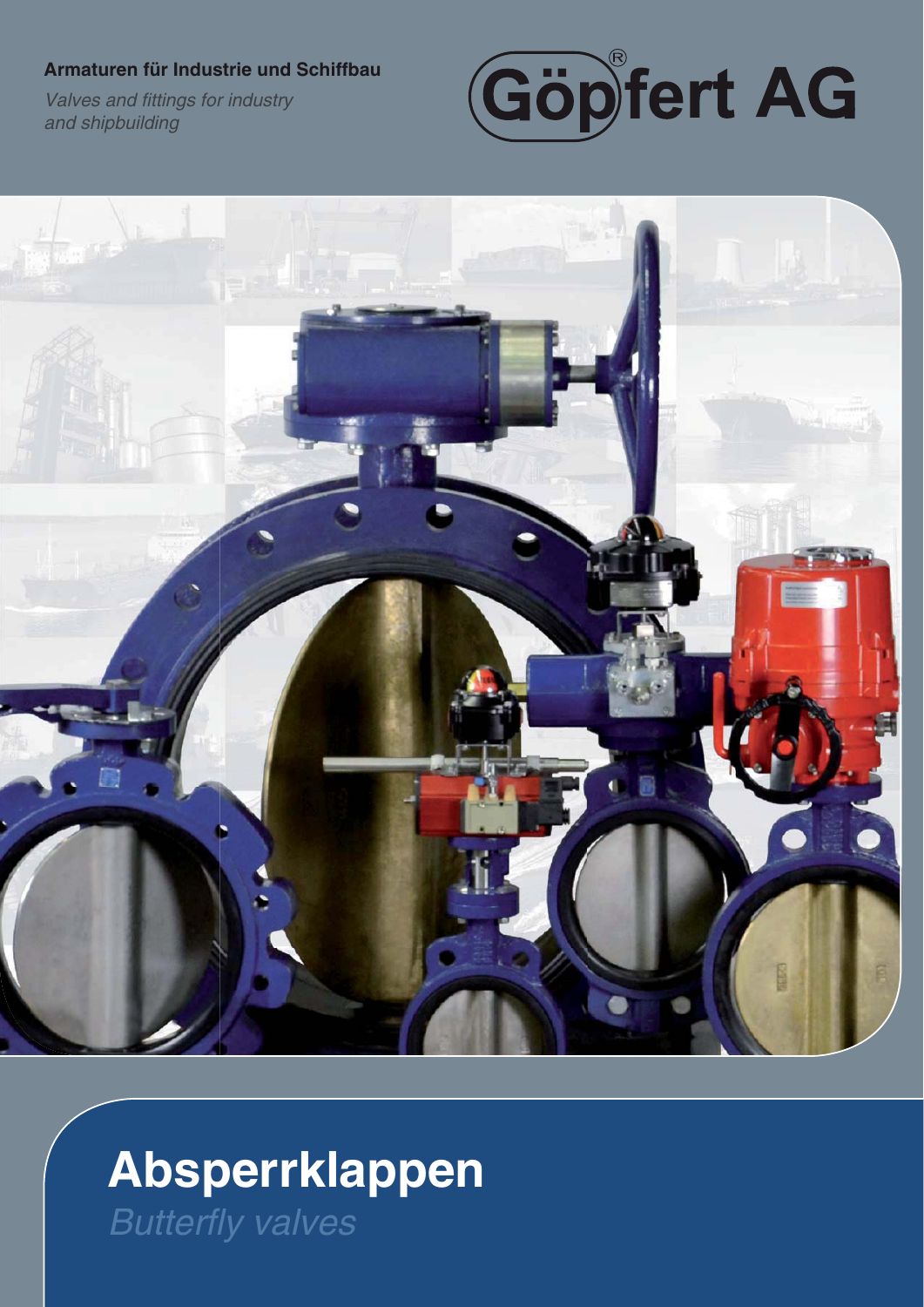Art.Nr.: **50.XX.XX**

Unsere Absperrklappen sind konzentrisch gelagert, ge pinless, weichdichtend und einsetzbar bis max. 16 bar. Sie sind lieferbar in den Werkstoffen Grauguss, Sphäroguss, us Stahlguss, Edelstahl und Bronze für Rohre DN 40 bis DN 600. Zum Einbau zwischen Flanschen nach DIN, ANSI ANoder JIS.ert, Sie<br>
Sie<br>
USI NSI<br>
MUSI NOTE<br>
MUSI NOTE<br>
MUSI NOTE<br>
MUSI NOTE<br>
MUSI NOTE<br>
MUSI NOTE<br>
MUSI NOTE<br>
MUSI NOTE<br>
MUSI NOTE<br>
MUSI NOTE<br>
MUSI NOTE<br>
MUSI NOTE<br>
MUSI NOTE<br>
MUSI NOTE<br>
MUSI NOTE<br>
MUSI NOTE<br>
MUSI NOTE<br>
MUSI NOTE<br>

Weitere Ausführungen sind möglich - sprechen Sie uns an !

|                                                                         |  | 01 mit freiem Wellenende<br>with bare shaft             |
|-------------------------------------------------------------------------|--|---------------------------------------------------------|
|                                                                         |  | 02 mit Handhebel<br>with lever                          |
|                                                                         |  | 03 mit Horizontal-Getriebe<br>with horizontal gear box  |
|                                                                         |  | 04 mit elektrischem Antrieb<br>with electrical actuator |
|                                                                         |  | 05 mit pneumatischem Antrieb<br>with pneumatic actuator |
|                                                                         |  | 06 mit Vertikal-Getriebe<br>with vertical gear box      |
|                                                                         |  | 07 mit hydraulischem Antrieb<br>with hydraulic actuator |
| Absperrklappe zum Einklemmen<br>61<br><b>Butterfly valve wafer type</b> |  |                                                         |
| 63 Absperrklappe zum Anflanschen<br><b>Butterfly valve lug type</b>     |  |                                                         |
| Doppelflanschklappe<br>70<br>Butterfly valve double flanged type        |  |                                                         |

#### **Ausführungen**

*Designs*

*The butterfly valves are suitable for fluids, e.g. water, f sea water, fuel and oil and are designed for the chemical and petrochemical industries, water and wastewater r wastewater technology, shipbuilding and civil engineering. g gineering.*<br>Absperrk mit Elektr

### **Absperrklappen e Butterfly valves**

Absperrklappe zum Einklemmen mit Handhebel und Endschaltern

*Our butterfly valves are designed with concentric disc, pinless, soft sealing and for use up to max. 16 bar. They are available in cast iron, nodular cast iron, cast steel, stainless steel and bronze for pipes from DN 40 up to DN 600. For assembly between flanges acc. to DIN, ANSI or or JIS.*

*Special design are possible - please contact us !*

Standard Betriebsdruck 10 bar (16 bar auf Anfrage) *Standard working pressure 10 bar (16 bar on request)*

Zwischenflansch- und Anflanschabsperrklappen mit vulkanisierter Dichtung *Wafer type and lug type butterfly valves back seated*

**Butterfly valve lug type** *with gear box and limit switch*

> mit Getriebe, aus Al-Bronze **Butterfly valve wafer type**

Doppelflanschklappen mit vulkanisierter Gehäuseauskleidung *Double flanged type butterfly valves with seat vulcanised to the body*

Doppelflanschklappe mit Hydraulikantrieb

*Butterfly valve double flanged with hydraulic actuator*

#### **Produktmerkmale**

*Product features*

- mit Feststellvorrichtung  *with locking device*
- metallisch dichtend / "fire-safe" auf Anfrage  *metal/metal sealing / "fire-safe" on request*

#### **Anwendungsgebiete** *Application range*

Die Absperrklappen sind einsetzbar für Flüssigkeiten, wie z.B. Wasser, Seewasser, Treibstoff und Öl in den Bereichen der chemischen und petrochemischen Industrie, in der Wasser- und Abwassertechnik, im Schiffbau und in der Gebäudetechnik. ar fur Flussigkeiter<br>bstoff und Öl in de<br>btwassertechnik, in<br>hik.<br>*r fluids, e.g. water,*<br>ned for the chemical<br>er and wastewater<br>ngineering.<br>**CI** 

*Butterfly valve wafer type with electric actuator emergency handoperation ncy emergen*

**Butterfly yalve wafer type** *with lever and limit switcheswit w*

Absperrklappe zum Anflanschen<br>mit Getriebe und Endschalter<br>*Butterfly valve lug type*<br>with gear box and limit switch mit Getriebe und Endschalter r



#### **Sonderausführungen** | *Special designs*



Weitere Ausführungen sind möglich. Sprechen Sie uns an !

*Further special designs are possible. Please contact us !*

# **Göpfert AG**

#### **weitere Ausführungen** | *Further designs*

- Elektro-hydraulischer Antrieb doppeltwirkend oder einfachwirkend mit Federrückstellung  *Electro-hydraulic actuators double acting or spring return*
- Hydraulikantrieb mit Handpumpenstation für die Fernbetätigung von Seekasten-Armaturen  *Hydraulic actuators incl. hand pump station for remote control of sea chest valves*